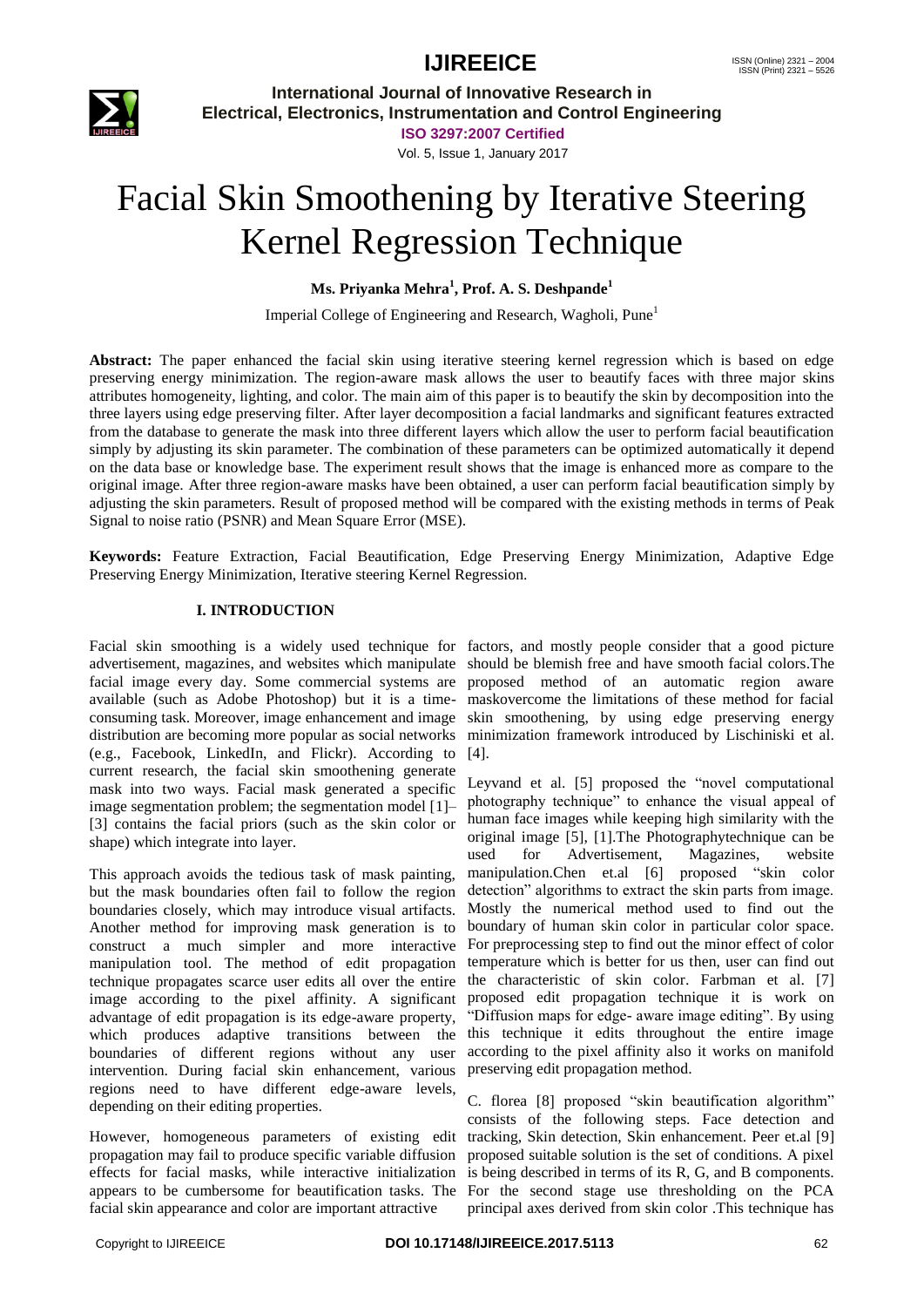

### **International Journal of Innovative Research in Electrical, Electronics, Instrumentation and Control Engineering**

**ISO 3297:2007 Certified**

Vol. 5, Issue 1, January 2017

increased computational burden so processing is 3. The image layer decomposition method has three distributed over two or more consecutive video frames.D.GUO [10] proposed the "digital face make algorithm" is inspired by the process of physical makeup. The decomposition of the subject and example images into three layers separately: face structure Layer, skin detail layer, and color layer.

Ideally, the face structure layer contains only the structure of every face component such as the eyes, nose, mouth, etc. Huang et al. [11] constructed a challenging face segmentation data set" from the labeled face in the wild (LFW) database, and they trained a standard conditional random field (CRF) model [12] to build a hair/skin/background labeler. Wang et al. [13] proposed a "compositional exemplar-based model" that regularizes the output of a segmentation using parts Scheffler et al. [14] trained a labeler that combines color models, special prior, and a Markov random field model. Kae et al. [15] integrated the global shape prior into CRF to construct the GLOC (Global and Local) model for skin segmentation. However, directly using this model may introduce visual artifacts for skin beautification because (super) pixel-wise skin labeler produces mask with rigid boundary. Scherbaum et al. [2] implemented a computer based 3-D makeup-mapping program that used facial examples with and without professional makeup. Tong et al. [16] generated cosmetic makeup by transferring the appearance properties of a face with makeup onto a novel face image, Guo and Sim [10] decomposed input and example faces into detail, structure, and color layers, before digital makeup was implemented by blending the corresponding layers of the two faces.

#### **II. FACIAL SKIN SMOOTHENING**

Facial skin smoothening based on adaptive edge preserving energy minimization technique which is used to enhanced image by using adaptive region aware mask method. Block diagram of facial skin smoothening is as given in below figure 1.

Facial skin smoothening based on edge preserving energy minimization method which is decomposed into three different layers such as lightning, smoothness, color. After decomposition, landmarks are located for feature extraction of several region of layer. After decomposition masks is generated for different layer which beautify the image. The input image is enhanced by using iterative steering enhancement (kernel regression) technique. Which worked on iterative steering algorithm as well as Q meter is used to identify the anisotropic patches and removes some artifacts on the image.

The steps in beautification process:

- 1. The step for execution is to take input image from the data base.
- 2. After taking the input image from the folder where several images are stored, face is extracted.
- different layers such as color intensity, compression, Intensity of layer.
- 4. The use of edge detection create the landmarks or called as control points of different layer .For different layer of region different masks is generate.
- 5. Different layer of image is extracted by image layer decomposition which genearte masks for different region of layer such as lighting ,smoothness,color layer.
- 6. The detail layer of features extracted from the image of input is in the form of numerical data. The detail layer of frequency called as low frequency data and high frequency data.
- 7. Traditional method is used to enhance the facial skin.
- 8. Proposed method is used to enhance the input image more clearly as compare to traditional method by using parameters.



Fig.1 Block Diagram of Facial Skin Smoothening

#### A. Image Layer Decomposition

Image layer decomposition of framework decomposed into skin lighting, homogeneity, and color. Image is detached into three image layers according to the skin attributes, as shown in fig.2. In CIELAB color space input image I is converted which is commonly used for facial attractiveness [17]-[19].

The converted input image is composed into two layer one is lightness layer  $L^* (I_L^*)$  and two color layer  $a^*(I_a^*)$  and  $b^*(I_b^*)$ . The chromaticity channel (color) are regarded as color layer  $I_c$ . Next the smoothing filter is applied to the (lightness) layer to capture its large-scale variations, which is viewed as the lighting layer  $I_L$ . Last, the lighting layer is subtracted from  $I_L^*$  and the result is obtained as the detail layer I<sub>s</sub>.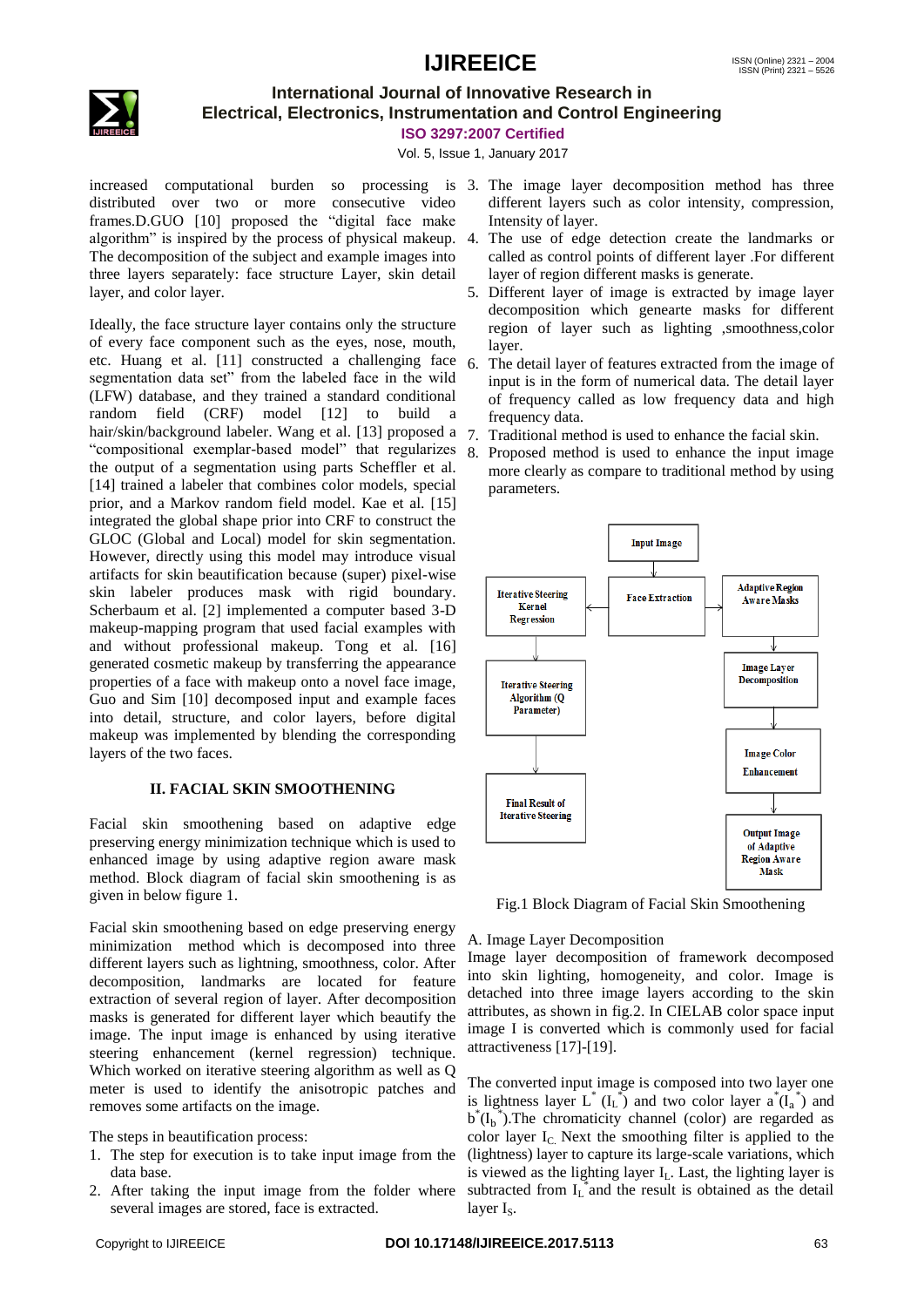

### **International Journal of Innovative Research in Electrical, Electronics, Instrumentation and Control Engineering**

**ISO 3297:2007 Certified**

Vol. 5, Issue 1, January 2017



Layer

#### $I_L^*$  = Intensity,  $I_S$ =Detail Layer,  $I_C$ =Color Layer

The image layer decomposition decompose different layer of image such as lightining, smoothness, color. Decomposition of image from the input is converted into color space called as "CIELAB" where it can decompose into lightness and color layer,after applying the smoothing filter or called as gradient,lightining layer is formed ,this lightning layer when it subtract from the lightness layer then smoothness layer is formed.



Fig.3 Different Layers of Facial Skin Smoothening

#### B. Feature Extraction

For facial skin smoothening the main aim of feature extraction is to find out the landmarks for mask generation. The important features of facial components such as (chin, lips, and nose). All this important feature detectors integrate into the framework, but this implementation is not an easy task. The important features analyzed by Viola–Jones face detector [20] and (ASM) [21].



Fig.4 Features points

In facial skin smoothening figure represent the features extraction. It is nothing it takes the detail from the image, by using the DCT for the feature extraction, extracted features from the image, the extracted features in the form of numerical.

#### C. ADAPTIVE REGION AWARE MASK

The adaptive region aware mask generation is used to remove unwanted details such as (spots), wrinkles or manipulate the skin color or it adjust facial qualities (such as the skin color) in certain face skin regions, without disturbing other information in such regions like background, simultaneously modified region control the degree of adjustment using specific layer masks for skin lighting, smoothness, and color enhancement.

In our method, the extract facial features are treated as input constraints. The guarded regions are propagated pixel values flexibly all over the entire image according to the guided information. By using edge preserving energy minimization method generate region aware mask generated which was originally proposed by Lischiniski et al. [4] for tonal adjustment.

By using edge detection database implementation on two methods, first the face extracted from the image of input stored in the database folder then simultaneously feature is extracted and layer decomposition such as, lightning, color, smoothness, for this three layer mask is generated by using region aware mask, after generating mask image layer is manipulated by interactive and automatic layer enhancement.

$$
M = argmin_M \{ \sum_z w(z) (M(z) - R(z))^2 \sum_z h \, (\nabla M, \nabla G) \} \tag{1}
$$

$$
h(\nabla M, \nabla G) = \lambda \left( \frac{\|M_X\|^2}{\|G_X\|_p^{\alpha(Z)} + \varepsilon} + \frac{\|M_Y\|^2}{\|G_Y\|_p^{\alpha(Z)} + \varepsilon} \right) \tag{2}
$$

The first term in (1) is the data term, which ensures that mask M satisfies the facial constraint R. The weight w is used to represent the constrained pixel, where  $w \in [0, 1]$ . A larger weight value indicates that the values of M and R will be more similar.

The second term in equation (1) is the smoothing term, which is responsible for keeping the gradients of the mask M as low as possible, the main factor represent the G called as gradient. We generalize the guided image from the original model of Lischiniski et al. [4] to a guided feature space, which means that richer facial information can be used to guide the propagation. Three parameters control propagation in the smoothing term: ε is a small constant that prevents division by zero,  $\lambda$  is used to balance the relative weights of the two terms, and  $\alpha$ controls the propagation sensitivity to the gradients of G.

#### D. LAYER MASKS

After feature extraction from the image as well as layer decomposition for smoothing different layer of mask is generate such as lighting mask, smoothness mask, and color mask.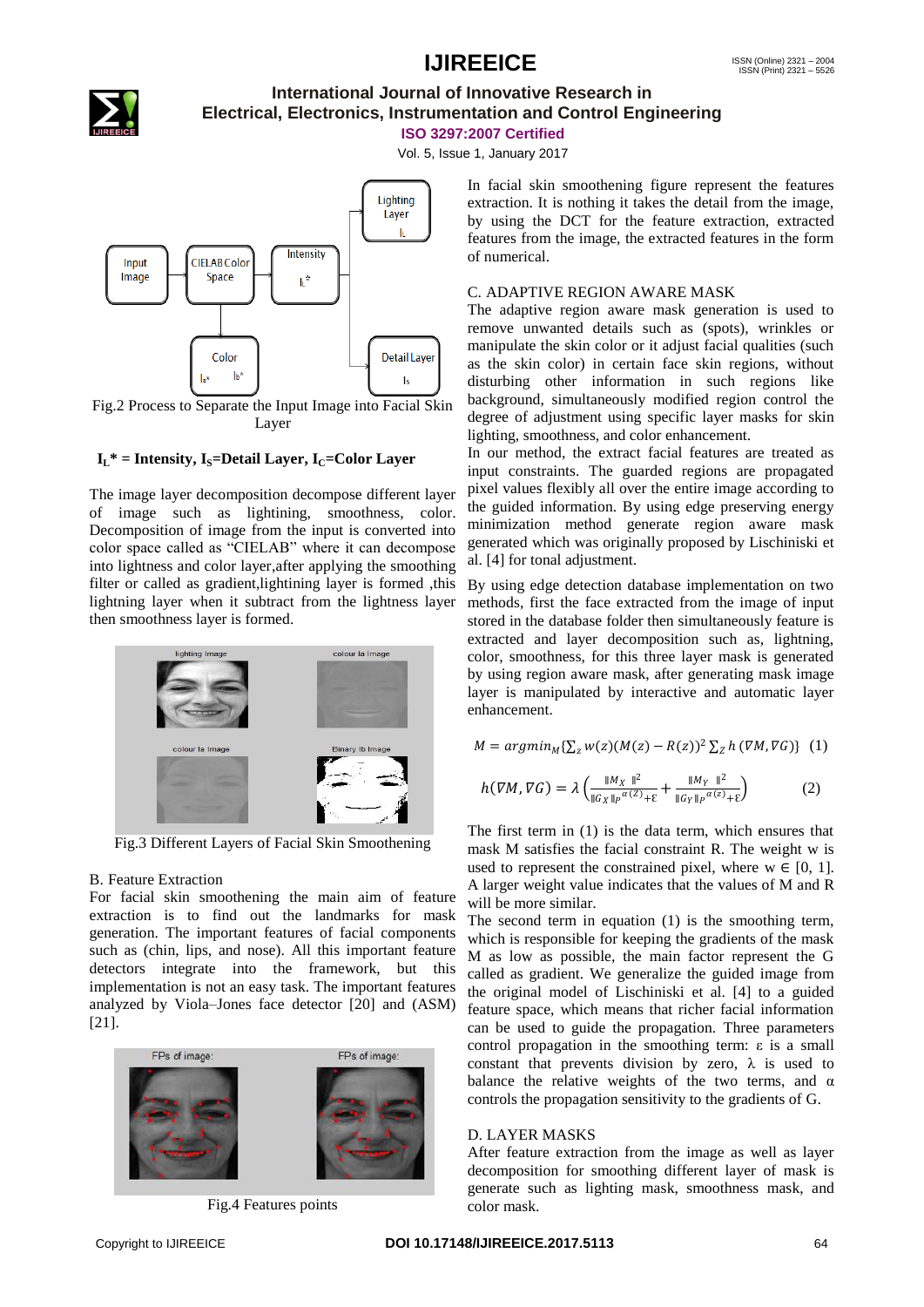### **International Journal of Innovative Research in Electrical, Electronics, Instrumentation and Control Engineering**

**ISO 3297:2007 Certified**

Vol. 5, Issue 1, January 2017

Lighting Mask:

The intensity of the mask indicates the edit degree of the process, where brighter region will be adjusted more.

#### Smoothness Mask:

During skin smoothness enhancement, we need to handle some highly complex situations. For example, unwanted textures such as wrinkles or spots need to be removed whereas significant facial information must be preserved, such as details of the eyes, hair, or beards. To generate the smoothness mask, the guided feature is constructed using the facial lighting and the color feature as follows:

$$
G=G_s\!\!=\left(I_L{}^*,\,I_a{}^*,\,I_b{}^*\right)
$$

Where  $I_L^*$ ,  $I_a^*$  and  $I_b^*$  are the normalized luminance and chromaticity channels of the input image in CIELAB space and guided feature G<sub>s</sub>.

#### Color Mask:

The process used to generate the color mask is similar to that employed to produce the smoothness mask. The deatil layer of features extracted from the image of input is in the form of numerical data.The detail layer of frequency called as low frequency data and high frequency data.The edge preserving energy minimization of low frequency data is preserved and high frequency analyzed low data.



Fig.5 Detail Layer

#### E. Edge Detection

The use of Edge detection create the landmarks or called as control points of different layer .For different layer of region different masks is generate. The control points of edges shows the features point where the implementation is done by using canny edge detector algorithm.



#### **III. ITERATIVE STEERING KERNEL REGRESSION**

The expected smoothing matrices of the steering kernel regression method are data dependent, and, subsequently, delicate to the noise in the input image. when an iterative

denoising procedure is used to deed the output (less noisy) image of each iteration to evaluate the radiometric terms of the kernel in the next iteration.

A block diagram representation of this method is shown in below figure, where  $\mu$  is the iteration number. In this diagram, the initial gradient of estimation of data samples creates the initial data where noisy image is found out by iteration method.



Fig.7 Iterative Steering Kernel Regression

In the following iteration, the image is reconstructed which is used to analyze a more dependable estimation of the gradient fig.7 (b) and this process continues for a few more iterations. In Fig 7(a) shows that, proposed algorithm depend on an original estimation of the gradient, we directly apply the estimated kernels on the original (non interpolated) samples which results in the populated (or denoised) image of first iteration .Therefore, denoising and interpolation are done jointly in one step. Further iterations in Fig.7 (b) apply the modified kernels on the denoised pixels which results in more aggressive noise removal.

Classical method of kernel regression of image processing rely on a exact model of the signal of interest and try to find the parameters of this model in the presence of noise. There are some example of this approach which is presented in diverse problems ranging from denoising to up-scaling and interpolation.

$$
yi = Z(xi) + \in i \t i = 1, 2, 3, ..., P \t (3)
$$

**-** A sample  $Z(x_i)$ -The regression function  $(x_i)$ -The sampling position

∈ **–**Zero mean

where the coordinates of the measured data " $v_i$ " is now the 2×1 vector. Correspondingly, the local expansion of the regression function is given by

$$
Z(X_i) = Z(X) + \{TZ(X)\}^T(X_i - X)
$$
  
+  $\frac{1}{2}(X_i - X)^T\{TZ(X)\}(X_i - X) + \cdots$   
=  $Z(X) + \{TZ(X)\}^T(X_i - X)$  (4)

$$
+\frac{1}{2}vec^{T}\lbrace \mathcal{H}_{Z}(X)\rbrace vec\lbrace (X_{i}-X)(X_{i}-X)^{T}\rbrace +\cdots
$$
 (5)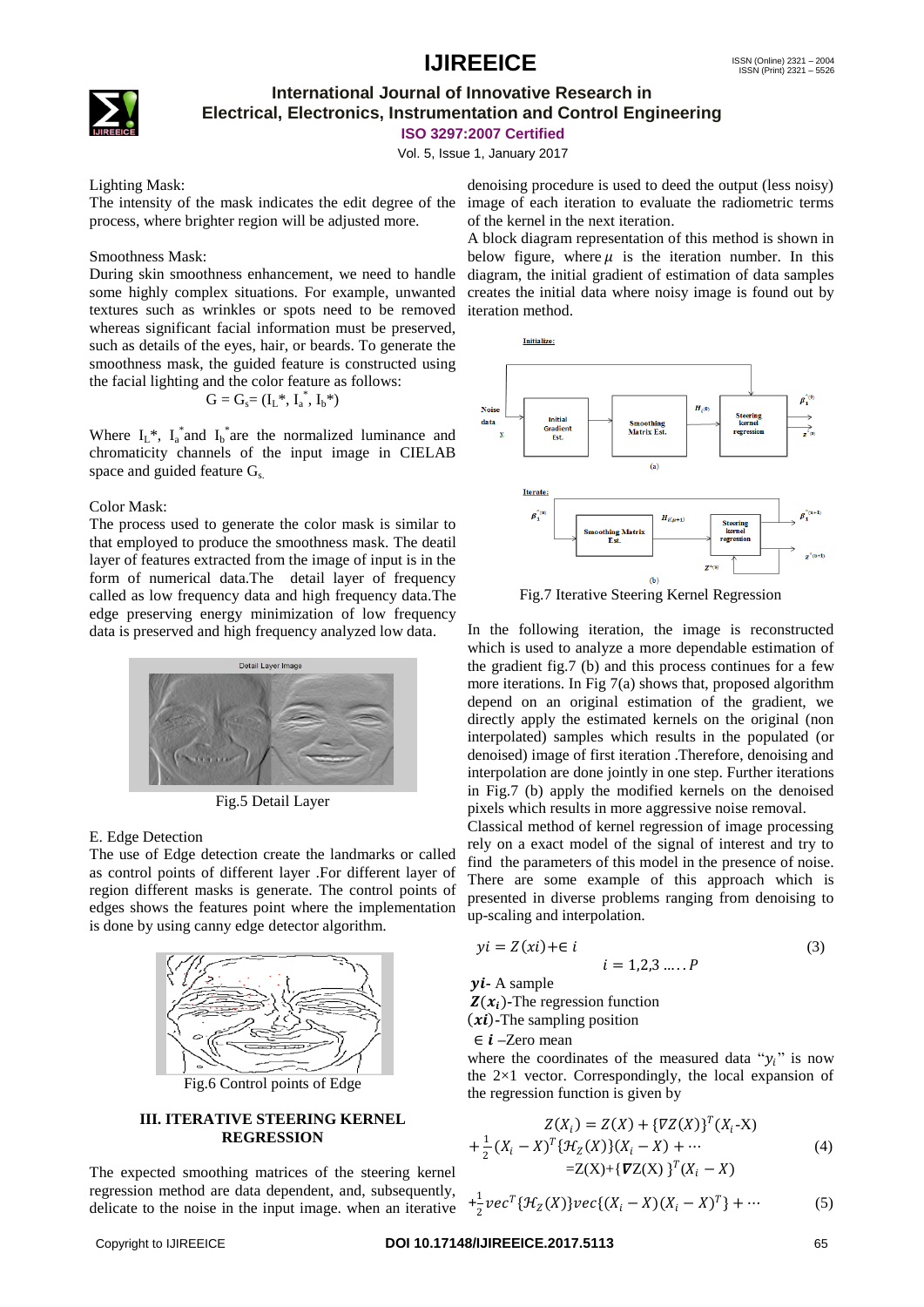

### **International Journal of Innovative Research in Electrical, Electronics, Instrumentation and Control Engineering**

**ISO 3297:2007 Certified**

Vol. 5, Issue 1, January 2017

vector.

After simplification of above equation (4).

$$
Z(X_i) = \beta_0 + \beta_1^T(X_i - X) + \beta_2^T Vech{ (X_i - X) (X_i - X) T + \dots \dots \dots } (6)
$$

A comparison of (4) and (5) equation

$$
\beta_1 = \nabla z(\mathbf{x}) = \left[\frac{\partial z(\mathbf{x})}{\partial x_1}, \frac{\partial z(\mathbf{x})}{\partial x_2}\right]^\mathrm{T} \tag{7}
$$

$$
\beta_2 = \frac{1}{2} \left[ \frac{\partial^2 Z(x)}{\partial x_1^2}, 2 \frac{\partial^2 Z(x)}{\partial x_1 \partial x_2}, \frac{\partial^2 Z(x)}{\partial x_2^2} \right]^T
$$
 (8)

$$
K_{\mathrm{H}}(Z) = \frac{1}{\det(\mathbb{H})} K(H^{-1}Z) \tag{9}
$$

Where K is the 2-D realization of the kernel function, and H is the  $2 \times 2$  smoothing matrix.

#### A. Smoothening

Usually images which are captured, stored and transmitted over a network might be corrupted by particular method of external noise. Before extracting the edge point, edge detection is important to filter of external noise from the image before extraction. The energy of a typical image is primarily focused in its low-frequency components [22]. This is due to high spatial connection among neighboring pixels. The energy of a wideband chance noise is typically more spread out over the frequency domain. By decreasing the high frequency apparatuses while preserving the lowfrequency components, low pass filtering reduces a large amount of noise while smoothing out the image signal. This in turn reduces the noise in the image. Similar functionality can be achieved by using a Gaussian low pass filter.

$$
h(x) = \frac{1}{\sqrt{2\pi\sigma^2}} e^{-\frac{x^2}{2\sigma^2}}
$$
 (10)

Here σ represents the standard deviation of the Gaussian distribution. For applying Gaussian function on images we need a two dimensional function which can be obtained by the product of two one dimensional Gaussian functions.

$$
h(x,y) = \frac{1}{2\pi\sigma^2} e^{-(x^2+y^2)}/2\sigma^2
$$
 (11)

Where x and y represents the pixels along horizontal and vertical directions. The center point of Gaussian distribution with concentric circles of two dimensions, this function produces a surface. The convolution kernel is computed by sampling the values from this Gaussian distribution. Then this convolution kernel is applied on the input grey scale image.

#### B. Steering Kernel

In this method local gradient estimation measured between the neighboring pixels value by using this estimation .As

Where  $\nabla$  and  $H$  are the gradient (2  $\times$  1) and Hessian (2  $\times$  an example, if a pixel value is located near an edge, then 2) operators, respectively, and  $vec(\bullet)$  is the vectorization pixels on the same side of the edge will have much operator, which lexicographically orders a matrix into a stronger weight with this perception in mind, here it proposed into two steps. Approach of these two steps where first an initial estimate of the image gradients is made using some kind of gradient estimator (say the second order classic kernel regression method).Next step is used to measure the main orientation of the local gradients in the image [23].

> In a next filtering stage, this orientation information is then used to adaptively "steer" the local kernel, resulting in elongated, elliptical contours spread along the directions of the local edge structure. With these locally adapted kernels, the denoising is effected most strongly along the edges, rather than across them, resulting in strong preservation of details in the final output. To be more specific, the data-adapted kernel takes the form.

$$
K_{\text{adapt}(x_i - x, y_i - y)} \equiv k_{H_{\text{isteer}}(x_i - x)}
$$
 (12)

Where H<sub>isteer</sub> are now the data-dependent full matrices which we call steering matrices.

#### **IV. EXPERIMENTAL RESULTS**

The facial skin smoothening system is implemented using an adaptive region aware mask technique. The adaptive region aware mask implemented on several original input portraits, it can be observed that by using edit propagation technique the spatially different parameter generates the different layer of masks. The input image of facial skin smoothening is enhanced by using iterative steering kernel regression which remove artifacts, blurriness, etc. The experimental evaluation for our method was worked on face database that is, called as FEI database. Data base covers frontal faces with different background, lightings, expressions, and pose .In experimental result testing faces were eliminated with extreme lighting, expression, and pose variances in the experiments.GUI window contain three images, input image of GUI, by using adaptive region aware mask output image of GUI is implemented and the last image is called as enhanced image which is implemented by applying steering enhancement on facial skin enhancement of input image it work on iterative algorithm and Q meter .



Fig .8 Result of steering kernel regression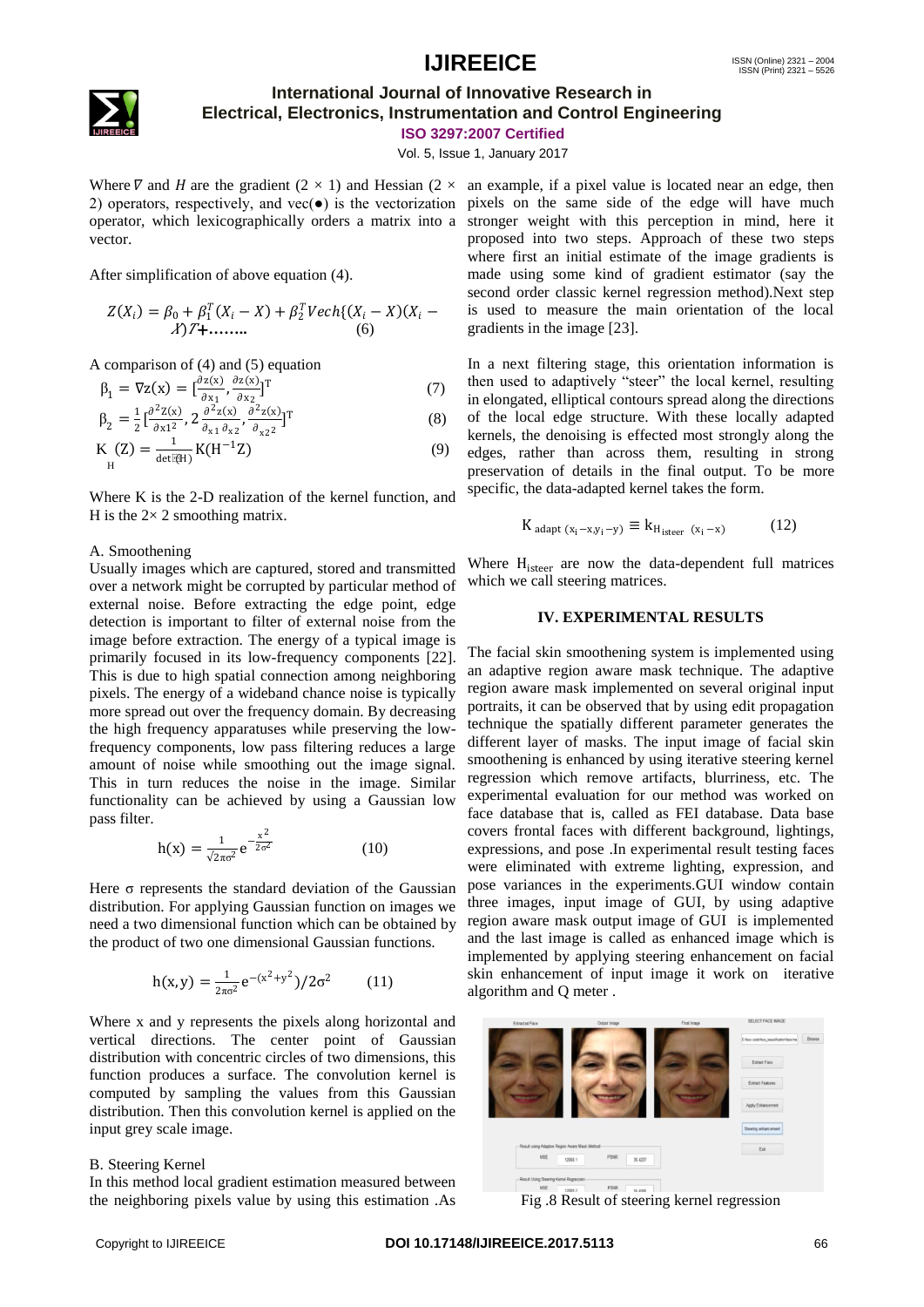

### **International Journal of Innovative Research in Electrical, Electronics, Instrumentation and Control Engineering**

**ISO 3297:2007 Certified**

Vol. 5, Issue 1, January 2017

Result of database implementation on two methods, first 260\*360 database image attains the 15750.1 MSE value the face extracted from the image of input stored in the and 32.925 dB PSNR value. In Iterative steering kernel database folder then simultaneously feature is extracted regression for smoothening  $\lambda=1$  and  $\alpha=0.5$  is used for and layer decomposition such as, lightning, color, regularization at same dimension of image attains the smoothness, for this three layer mask is generated by using 15777.8 MSE value and 32.902 dB PSNR value. region aware mask. The input image is again enhanced by proposed method called as iterative steering enhancement which removes the noise, blurriness, and artifacts clearly as compare to traditional method.

Calculation of Comparison Parameters PSNR & MSE:

To determine the visual quality of image, calculate the (PSNR .It can be calculated easily. PSNR can be calculated as,

$$
PSNR = 10 \times \log_{10}^{\frac{(2^{K}-1)^{2}}{MSE}}
$$
 (13)

Where, K is no. of bits required representing one pixel, MSE, PSNR can be written mathematically as;

$$
PSNR = 10 \times log(\hat{\xi}_{MSE}^{255^2})
$$

Calculation of MSE…..

$$
MSE = \frac{\text{sum (sum ((Input Image - Reconstructed Image)^2))}}{M*N}
$$
 (14)

Where, M and N are size of an image.

A. Basic Evaluation: The Qualitative experimental evaluation for our method was performed on face dataset, that is FEI[24]

The implementation of iterative steering kernel regression worked on blemishes, Dark circles, pimples images on standard database which shown below.



(b)Adaptive Enhancement (c) Steering Enhancement

Fig.9 Result for facial skin smoothening of Standard Database on Blemishes Image.

By doing number of several experiments in facial skin smoothing of standard database different parameters are used such asε,  $\lambda$  & α. ε is a small constant that prevents propagation sensitivity of the gradient (G) [5]. The General database which shown below.



(a)Input Image



(b)Adaptive Enhancement (c) Steering Enhancement

Fig.10 Result for facial skin smoothening of Standard Database on pimple Image.

The 260\*360 dimensions of image attain the 7997.09 MSE value and 41.8431db PSNR value. In Iterative steering kernel regression for smoothening at same dimension of image attains the 8018.21 MSE value and 41.8036 dB PSNR value. The results are shown in above fig .10.



(a) Input Image



(b)Adaptive Enhancement (c) Steering Enhancement

Fig.11 Result for facial skin smoothening of Standard Database on Dark circle Image.

The 260\*360 dimensions of image attain the 7367.62 MSE value and 42.8082db PSNR value. In Iterative steering kernel regression for smoothening same dimension of image attains the 7379.85 MSE value and 42.7866 dB PSNR value. The results are shown in above fig.11.

B. The Qualitative experimental evaluation for our method was performed on General database.

division by zero,  $\lambda = 1.95$  is used to balance the relative The implementation of iterative steering kernel regression weights of the two terms, and  $\alpha = 0.98$  controls the worked on blemishes, Dark circles, pimples images on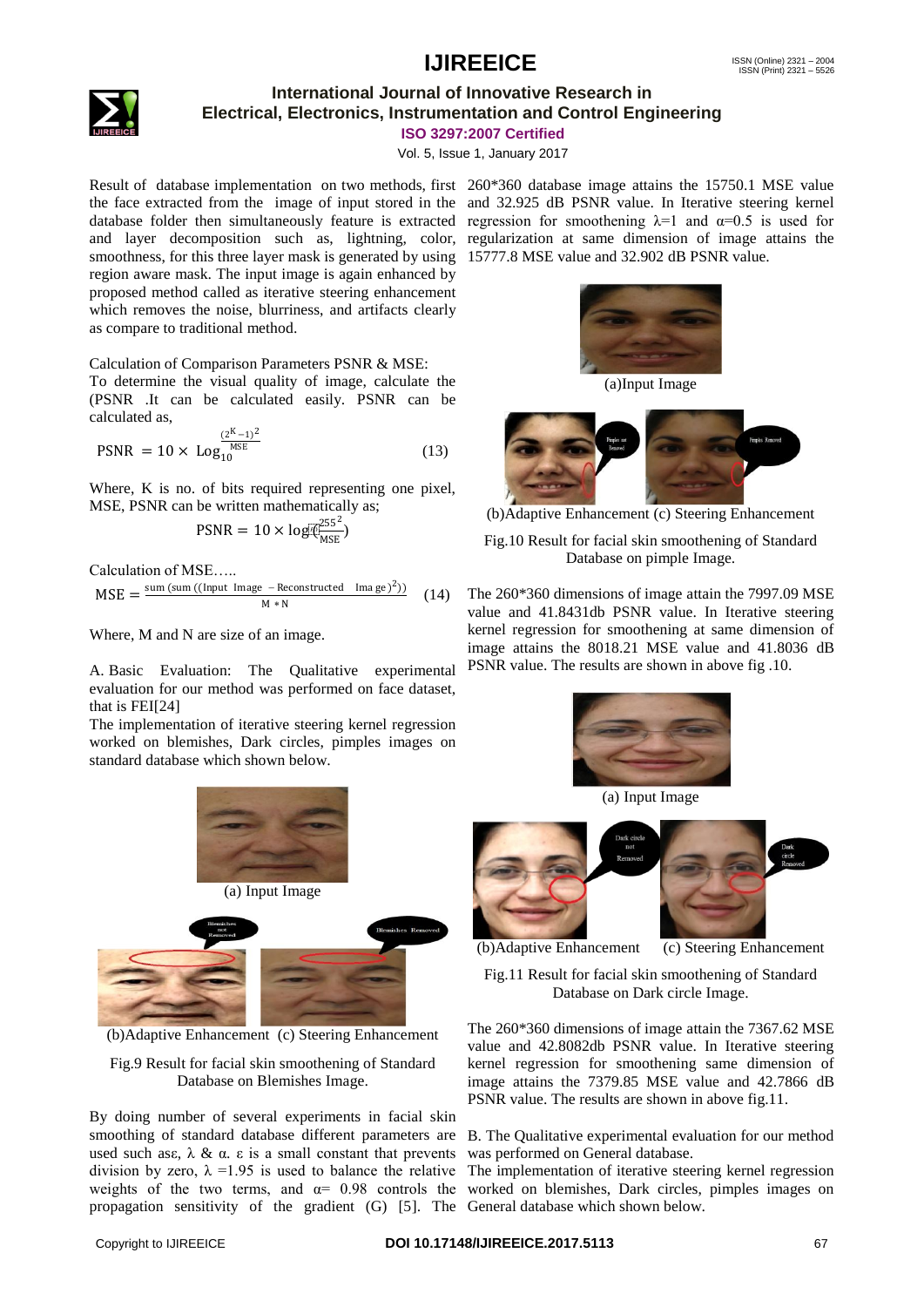

### **International Journal of Innovative Research in Electrical, Electronics, Instrumentation and Control Engineering**

**ISO 3297:2007 Certified**

Vol. 5, Issue 1, January 2017







(b)Adaptive Enhancement(c) Steering Enhancement

#### Fig.12 Result for facial skin smoothening of General Database on Blemishes Image.

The 381\*386 dimensions of image attain the 1162.05MSE value and 66.8532 dB PSNR value. In Iterative steering kernel regression for smoothening same dimension of image attains the 11682.85 MSE value and 66.8444 dB The iterative steering kernel regression achieves better PSNR value. The results are shown above in fig.12.



(b) Adaptive Enhancement (c)Steering Enhancement

Fig.13 Result for facial skin smoothening of General Database on wrinkle Image.

The 1944\*2592 dimensions of image attain the 2854.97 MSE value and 55.1413 dB PSNR value. In Iterative steering kernel regression for smoothening at same dimension of image attains the 2860.14 MSE value and 55.1178 dB PSNR value. The results are shown above in fig.13.

Therefore the iterative steering kernel regression achieves better output than the adaptive region aware mask. It recovers much cleaner image and gives better MSE value as compare to traditional method. In traditional method only color of the image is changed which shows in above figure.

| TABLE I Comparison of standard data base with Adaptive |  |
|--------------------------------------------------------|--|
| Region Aware Masks and Steering Kernel Regression.     |  |

|        | Result of Facial Skin |             | Result<br>Of Facial |             |
|--------|-----------------------|-------------|---------------------|-------------|
|        | Smoothening<br>by     |             | Skin Smoothening    |             |
|        | using Adaptive Regi   |             | by using Steering   |             |
|        | -on Aware Masks       |             | Kernel Regression   |             |
| Images | MSE                   | <b>PSNR</b> | <b>MSE</b>          | <b>PSNR</b> |
| 1      | 17505.5               | 31.55       | 17528               | 31.54       |
| 2      | 12068.1               | 36.42       | 12089               | 36.40       |
| 3      | 7997.09               | 41.843      | 8018.21             | 41.808      |
| 4      | 17212.3               | 31.773      | 17232.1             | 31.7587     |
| 5      | 13843.5               | 34.5953     | 13857.7             | 34.5819     |
| 6      | 10925.1               | 37.6998     | 10940.7             | 37.6812     |
| 7      | 4952.39               | 48.093      | 4964.54             | 48.061      |
| 8      | 13110.8               | 35.324      | 13124.1             | 35.3108     |
| 9      | 14353.5               | 34.1923     | 14371.9             | 34.1756     |
| 10     | 7367.62               | 42.8082     | 7379.85             | 42.7866     |
| 11     | 20449.3               | 29.5209     | 20470.7             | 29.5073     |
| 12     | 15750.1               | 32.9251     | 15777.8             | 32.902      |

result as compare to the Adaptive region aware mask. There is a vast difference between the enhanced image using iterative steering kernel regression and the original image which is represented by large value of MSE.

TABLE II Comparison of General data base with adaptive Region Aware Masks and Steering Kernel Regression

|                |                           | Result of Facial Skin | Result Of Facial  |             |
|----------------|---------------------------|-----------------------|-------------------|-------------|
|                | Smoothening by            |                       | Skin Smoothening  |             |
|                | using Adaptive            |                       | by using Steering |             |
|                | <b>Region Aware Masks</b> |                       | Kernel Regression |             |
| Images         | <b>MSE</b>                | <b>PSNR</b>           | MSE               | <b>PSNR</b> |
|                | 5664.2                    | 46.2237               | 5677.6            | 46.1927     |
| 2              | 2854.97                   | 55.1414               | 2860.14           | 55.1178     |
| $\mathcal{R}$  | 1954.47                   | 60.1556               | 1959.68           | 60.1205     |
| $\overline{4}$ | 1785.94                   | 61.288                | 1793.72           | 61.23       |
| 5              | 7128.91                   | 43.30                 | 7132.89           | 43.29       |
| 6              | 1085.83                   | 67.7373               | 1089.46           | 67.6939     |
|                | 5359.18                   | 47.063                | 5366.09           | 47.0468     |

The development of the final image of iterative steering kernel regression achieves better result as compare to the Adaptive region aware mask. There is a vast difference between the final image and the original image with respect to the MSE value. The MSE value is more it indicates our proposed method is more enhanced as compare to region aware mask method.

#### **V. CONCLUSION**

In this paper by using iterative steering kernel regression is implementation for facial skin smoothening based on edge preserving energy minimization method. Here the iterative steering kernel regression worked on two steps. Initially